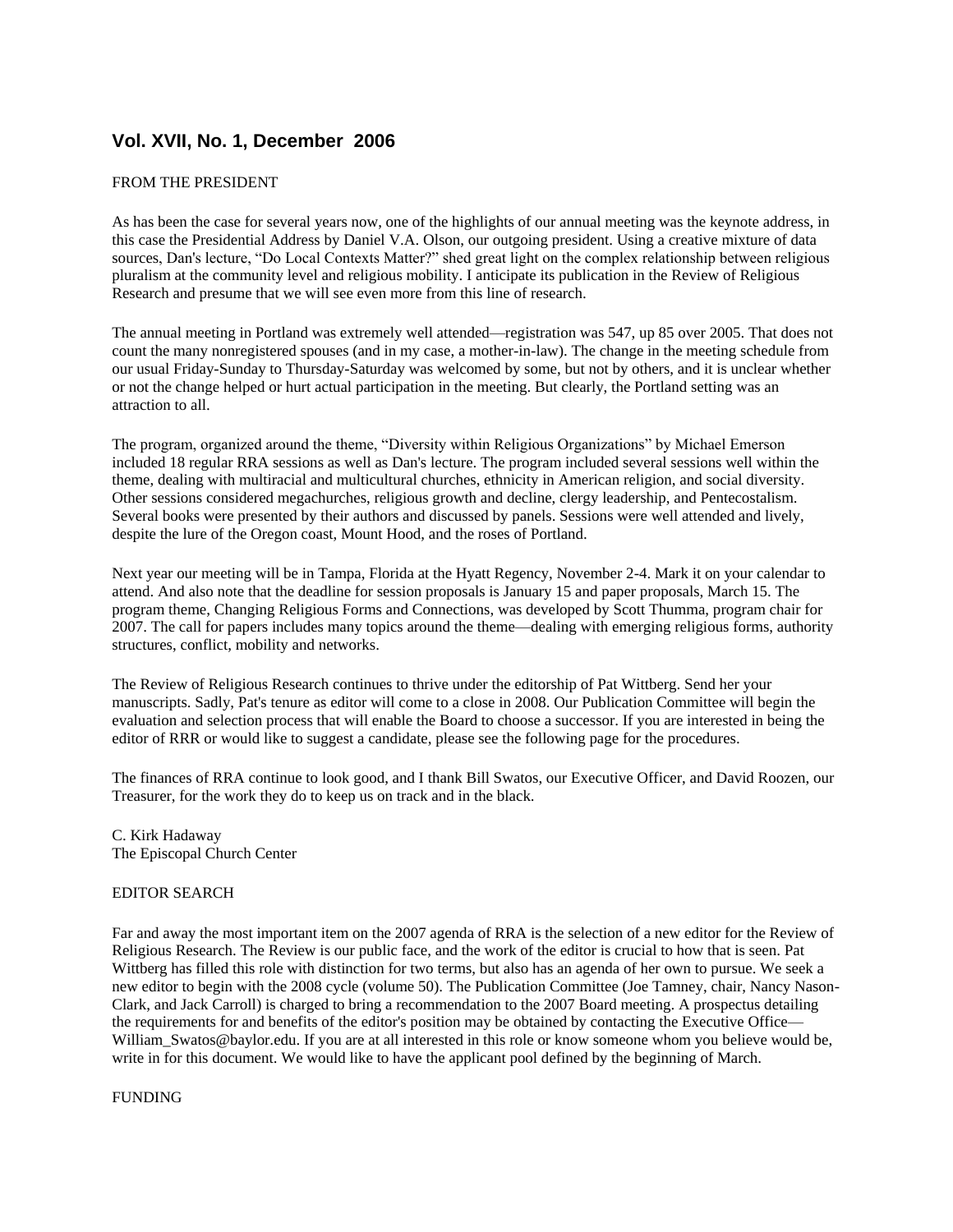#### Constant H. Jacquet Research Awards

The RRA will again make \$17,000 available this year for applied and basic research. Priority is given to applied projects, and funding over \$3,000 to any one proposal is granted only in cases of exceptional significance. In this competition, applied research is defined as a project that has an identifiable organizational or institutional client who will use the research results for specific goal-centered activities. The Committee especially encourages proposal submissions from scholars who are in the early stages of their careers, as well as proposals from students.

Funding may be used for research expenses and release time, but not for supplemental income or capital equipment. Because funds are limited, applicants are also encouraged to seek support from alternative sources of funding. Applicants are required to be members of the RRA. Full-time students may join the Association at the time of their application. All others must hold membership in the RRA for at least one full year prior to the application deadline.

Applications must include four copies of: (a) an Awards Application Form, completed and signed; (b) a narrative summary of the proposed project, no longer than five double-spaced, typed pages; and (c) a one-page detailed budget. Materials will not be returned.

The required Application Form can be obtained from **[the RRA website](http://rra.hartsem.edu/constant.htm)**. The site also provides the address information for submitting your materials. Your application must be received by 1 April 2007.

Applicants will be notified of the disposition of their applications within 60 days and will be asked to submit a written acceptance of their awards within two weeks of notification. Recipients should plan to expend the grant within one year after accepting the award and should note RRA support in all reports of the research for which they received the grant. Award recipients are encouraged to submit their research reports for possible publication in the Review of Religious Research, subject to editorial review. If an article is not submitted to the RRR, a narrative of the research and its findings will be expected instead.

The 2006 awardees were Gary Adler, Joanne Marshall, Nancy Martin, Stephen Offutt, Shane Sharp, and Jacqueline Wenger. Of the twenty-four applications that were received in 2006, half were immediately excluded for failure to meet the criteria of the program. If you are interested in applying for a Jacquet award, it is important that you read these carefully both to ensure that you are eligible and that your application is both in order and timely.

#### Joseph H. Fichter Research Awards

The Association for the Sociology of Religion will make available \$20,000 this year for promising research in either of two areas, prioritized as follows: (1) gender issues, women and religion, and feminist perspectives on religion; (2) sociology of the parish. Applicants must have been members of the ASR in 2006 and be current members at the time of application. (Thus if you are not a member of ASR as you read this, you may not apply in the 2007 cycle. This announcement is included here for information purposes in respect to future applications—i.e., if you want to apply in the future, you need to join now.) Gender-related research is consistently the first priority within the Fichter program; for 2008 the secondary priority is religion and disaster. The ASR Web site address is www.sociologyofreligion.com.

## SSSR Research Awards

The Society for the Scientific Study of Religion has authorized several thousand dollars for its 2007 research awards competition. At least one-fourth of the grants will go to persons who are graduate students or have held the doctorate for less than five years. Awards are intended to cover research expenses, travel, student assistance, and up to \$1,500 in stipend. Again, applicants must have been SSSR members for at least one year at the time they submit their proposals, hence this listing is also futuritive in nature. The SSSR Web site is www.sssrweb.org.

## ELECTIONS AND NOMINATIONS